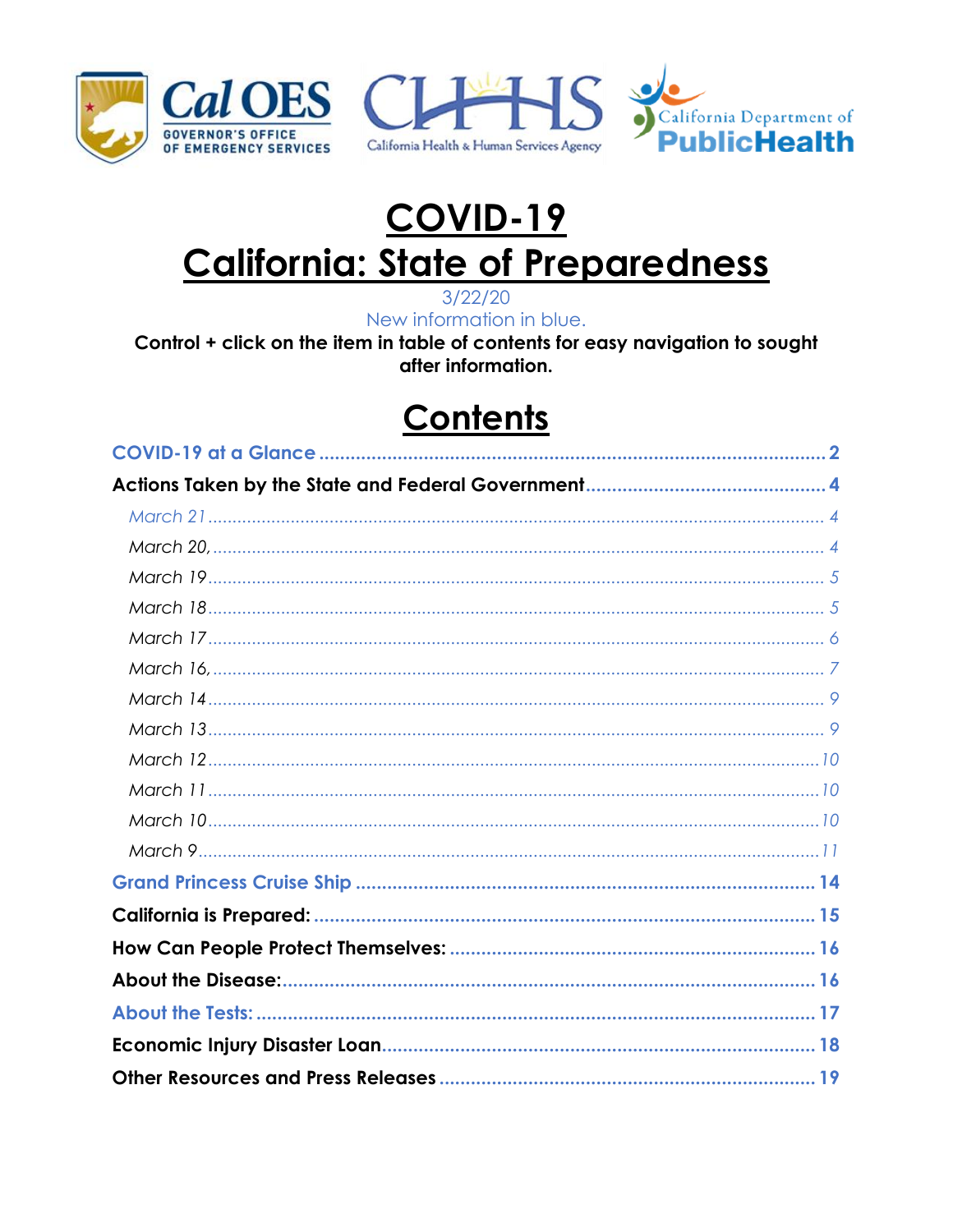





## <span id="page-1-0"></span>COVID-19 at a Glance

- **As of 2 p.m. March 21, 2020 there were a total of 1468 positive cases in California. 24 cases are from repatriation flights, and the other 1444 confirmed cases include:**
	- o 87- travel related, 26 of which are from the Grand Princess.
	- o 145 person-to-person, 23 of which are health care workers
	- o 408- community transmissions.
	- o 778- currently under investigation.
	- o 27 deaths (Includes one non-California resident).
- **Hospital Capacity (as of March 15)**
	- o 74,000 hospital beds at 614 facilities.
	- o Surge capacity of 8661 beds.
	- o 11,500 ICU beds (includes pediatric and neonatal).
	- o 7587 ventilators.
	- o EMSA has additional 900 ventilators.
	- o An additional several hundred ventilators procured.
	- o California is working to secure additional locations in order to "stack" enough resources to address anticipated need.
		- Seton Medical Center in Daly City to add 190 beds. This hospital will start accepting patients on Wednesday.
		- Agreement pending approval for St. Vincent Medical Center, which will add 300 beds.
		- Community Hospital of Long Beach, containing 130 beds.
		- California Pacific Medical Center- Pacific Campus for an additional 157 beds.
- California began receiving shipments from a prior request from the Strategic National Stockpile. The request included:
	- o 358,381 N95 masks
	- o 853,730 surgical masks
	- o 162,565 face shields
- o 132,544 surgical gowns
- o 678 coveralls
- o 471,941 gloves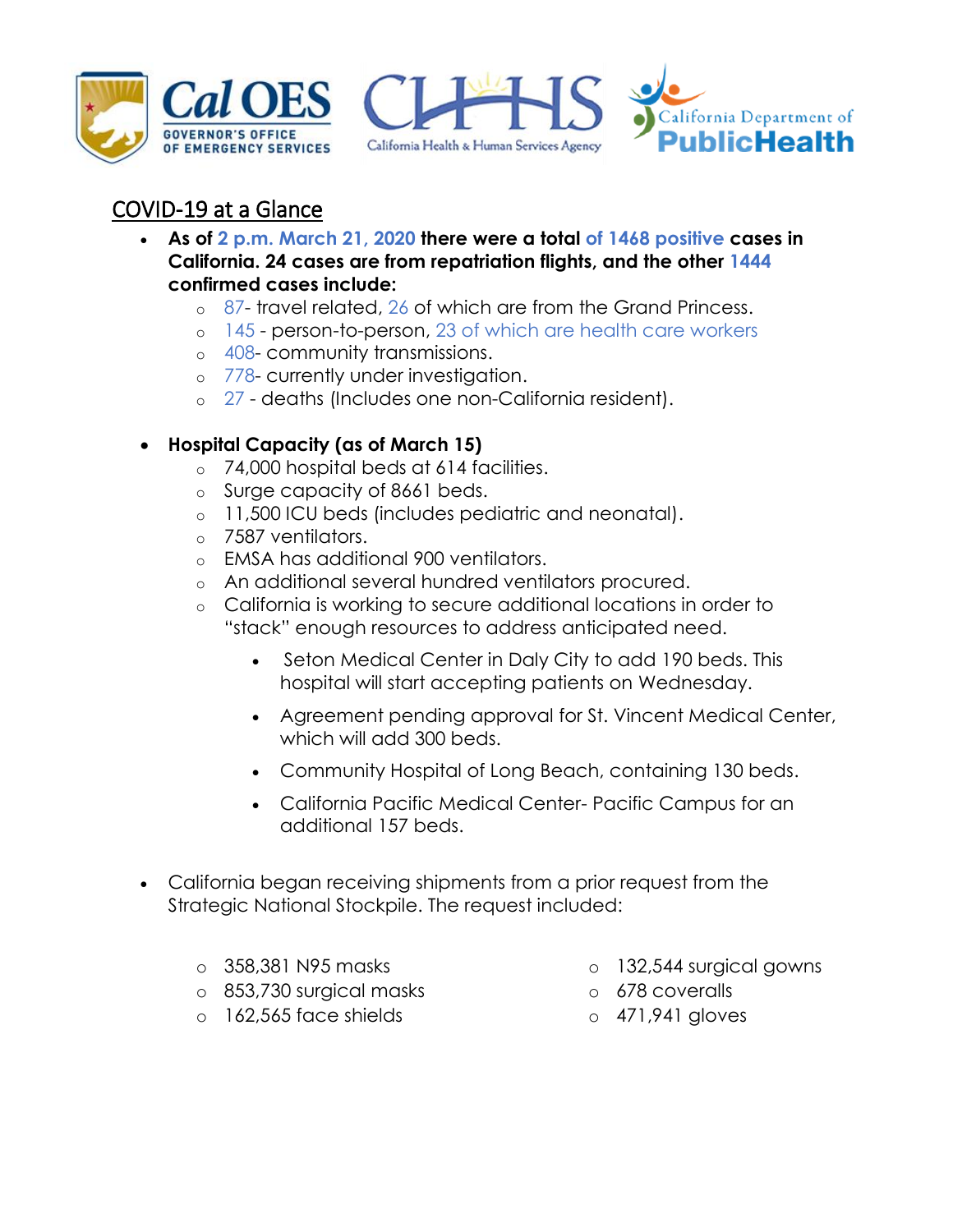





- California this week requested the following additional supplies from the Strategic National Stockpile:
	- o 20 million N95 masks
	- o 10 million surgical masks
	- o 600,000 surgical gowns
	- o 600,000 face shields
	- o 600,000 gloves
	- o 300,000 goggles
- o 100,000 coveralls
- o 10,000 ventilators
- o 2 million swabs
- o 200,000 RNA
	- extraction kits
- **Taskforces have been stood up by the State Operations Center (SOC) to address various COVID-19 response issues:**
	- o Communications/Crisis Communications (ESF\* 2/ESF 15)
	- o Transportation and Infrastructure (ESF 1/ESF 3)
	- o Housing and Social Services (ESF 6)
	- o Logistics/Commodity Movement (ESF 7)
	- o Fire/Law Enforcement (ESF 4/ESF 13
	- o Public Health and Medical (ESF 8)
	- o Schools Task Force
	- o Economic Impact/Recovery Task Force
	- o Volunteers & Philanthropy (ESF 17)
	- o Innovation & Technology Task Force
	- o Cybersecurity (ESF 18)
	- o Corrections Facilities & Hospitals

\* *Emergency Support Function*

#### **Nationwide**

- o As of March 20, 2020, there have been 201 deaths.
- o 15,219 cases reported in 54 jurisdictions (49 states, District of Columbia, Puerto Rico, Guam, and US Virgin Islands)
- o 11,900+ individuals who traveled on commercial flights through SFO or LAX are self-monitoring across 49 local health jurisdictions. This is precautionary and these individuals are not displaying symptoms at this time.
- From the international data we have, of those who have tested positive for COVID-19, approximately 80 percent do not exhibit symptoms that would require hospitalization.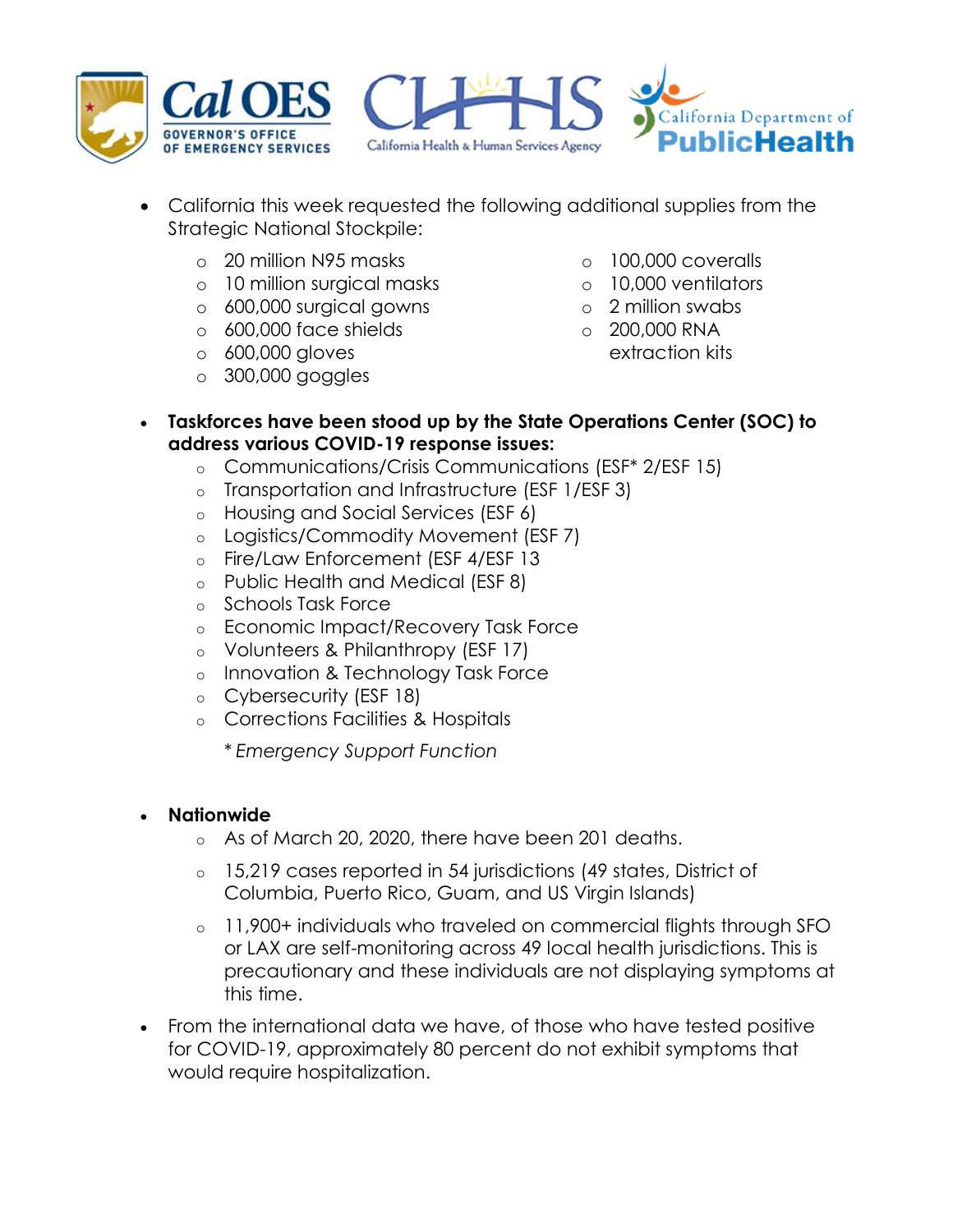

#### <span id="page-3-1"></span><span id="page-3-0"></span>Actions Taken by the State and Federal Government

- March 22, In a letter to President Donald Trump, Governor Gavin Newsom requested a Presidential [Major Disaster Declaration](https://www.gov.ca.gov/wp-content/uploads/2020/03/3.22.20-Major-Disaster-Decl-COVID19.pdf) to assist in California's COVID-19 preparedness and emergency response efforts.
- March 21, the [Governor's Office released guidance on essential services](https://covid19.ca.gov/img/EssentialCriticalInfrastructureWorkers.pdf).
- Governor Newsom directed \$42 million in emergency funding to expand California's health care infrastructure and secure equipment and services to support California's response to COVID-19.
- \$30 million to lease and operate two facilities and to expand the state's hospital capacity.
	- o Seton Medical Center in Daly City.
	- o St. Vincent Medical Center in Los Angeles.
	- o \$1,420,000 to expand capacity of the state's public health lab in Richmond.
	- o \$8,647,000 to purchase new ventilators, as well as IV fusion pumps, and refurbish additional ventilators.
	- o \$2 million to contract with American Medical Response to provide patient transportation.
- <span id="page-3-2"></span> On March 20, FEMA has established a [COVID-19 rumor control page](https://www.fema.gov/coronavirus-rumor-control) on their website to clear up misconceptions about the virus. Visitors to the page will also find fact sheets and archived news releases. The COVID-19 response pages can be found at:
	- o ENGLISH:<https://www.fema.gov/coronavirus>
	- o SPANISH:<https://www.fema.gov/es/coronavirus>
- The Treasury department announced [Tax Day](https://www.whitehouse.gov/articles/president-trump-actions-to-confront-pandemic/) would be moved from April 15<sup>th</sup> to July 15<sup>th</sup>.
- The U.S. Department of Education is temporarily waiving interest on all [federally held student loans](https://www.whitehouse.gov/articles/president-trump-actions-to-confront-pandemic/) and has directed federal lenders to suspend student loan payments for 60 days.
- CDC released guidance on healthcare workers returning to work after exposure or confirmation of COVID-19. This guidance can be found on the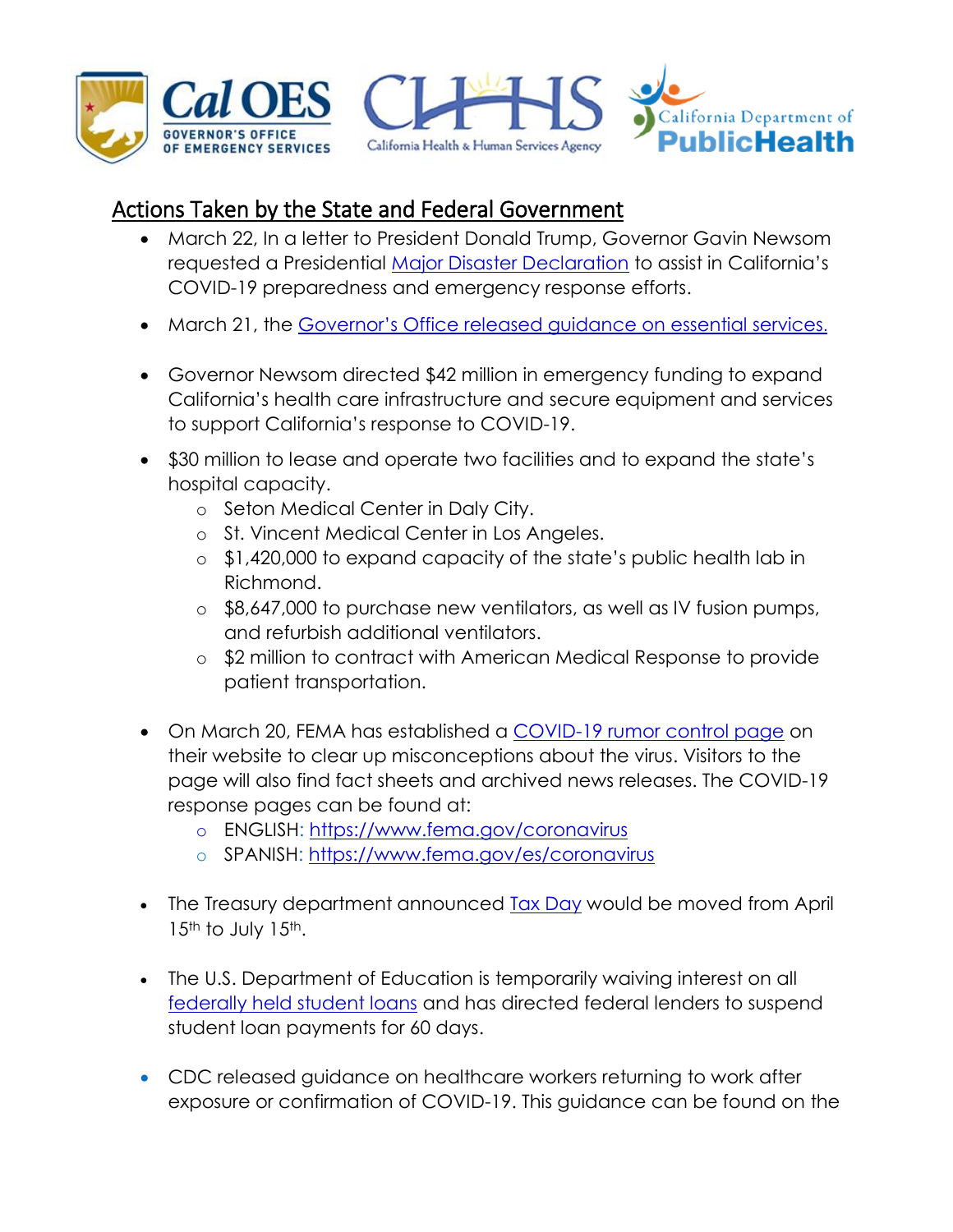

CDC website: [https://www.cdc.gov/coronavirus/2019-ncov/healthcare](https://www.cdc.gov/coronavirus/2019-ncov/healthcare-facilities/hcp-return-work.html)[facilities/hcp-return-work.html.](https://www.cdc.gov/coronavirus/2019-ncov/healthcare-facilities/hcp-return-work.html)

- 500 California National Guard personnel have been requested by CalVolunteers and CHHS On March 20, to augment food distribution through food bank and pantry locations due to COVID-19 disruption of local and volunteer activities throughout the state
- On March 20, 2020, CDE launched the email [COVID19@cde.ca.gov](mailto:COVID19@cde.ca.gov) to streamline management of inquiries from the field.
- <span id="page-4-0"></span> On March 19, Governor Gavin Newsom requested federal assistance to support California's efforts to prepare to COVID-19. The letter to Senate Majority Leader Mitch McConnell, Senate Democratic Leader Chuck Schumer, Speaker of the House Nancy Pelosi and House Republican Leader Kevin McCarthy can be found [here.](https://www.gov.ca.gov/wp-content/uploads/2020/03/3.19.20-Letter.pdf) He also requested that the President deploy the [USNS Mercy Hospital Ship.](https://www.gov.ca.gov/wp-content/uploads/2020/03/3.18.20-Letter-USNS-Mercy-Hospital-Ship.pdf) Governor Newsom Also issued an executive order to permit vote-by-mail procedures to be used in three upcoming special elections, protecting public health and safety during the COVID-19 outbreak. The order can be viewed [here](https://www.gov.ca.gov/wp-content/uploads/2020/03/3.20.20-EO-N-34-20-COVID-19-Elections.pdf).
- On the evening of March 19, Governor Newsom held a press conference to announce [a statewide stay-at-home](https://www.gov.ca.gov/2020/03/19/governor-gavin-newsom-issues-stay-at-home-order/) order.
- On March 19, 2020, Superintendent Thurmond announced the CA Meals for Kids mobile application now includes an "Emergency Meal Sites" layer identifying sites that continue to serve meals during school closure.
- <span id="page-4-1"></span> On March 18, 2020, [the President invoked the Defense Production Act to](https://www.whitehouse.gov/presidential-actions/executive-order-prioritizing-allocating-health-medical-resources-respond-spread-covid-19/)  [ensure the production of ventilators and medical supplies.](https://www.whitehouse.gov/presidential-actions/executive-order-prioritizing-allocating-health-medical-resources-respond-spread-covid-19/) The administration also announced the suspension of foreclosures and evictions until the end of April.
- Governor Gavin Newsom issued executive orders suspending [standardized testing](https://www.gov.ca.gov/wp-content/uploads/2020/03/3.17.18-N-30-20-Schools.pdf) for students in response to COVID-19 and providing flexibility to local governments to spend their [emergency homelessness](https://www.gov.ca.gov/wp-content/uploads/2020/03/3.18.20-EO.pdf)  [funding](https://www.gov.ca.gov/wp-content/uploads/2020/03/3.18.20-EO.pdf) on immediate solutions tailored to combatting COVID-19 and its impacts on the homeless population. He also directed the first allocation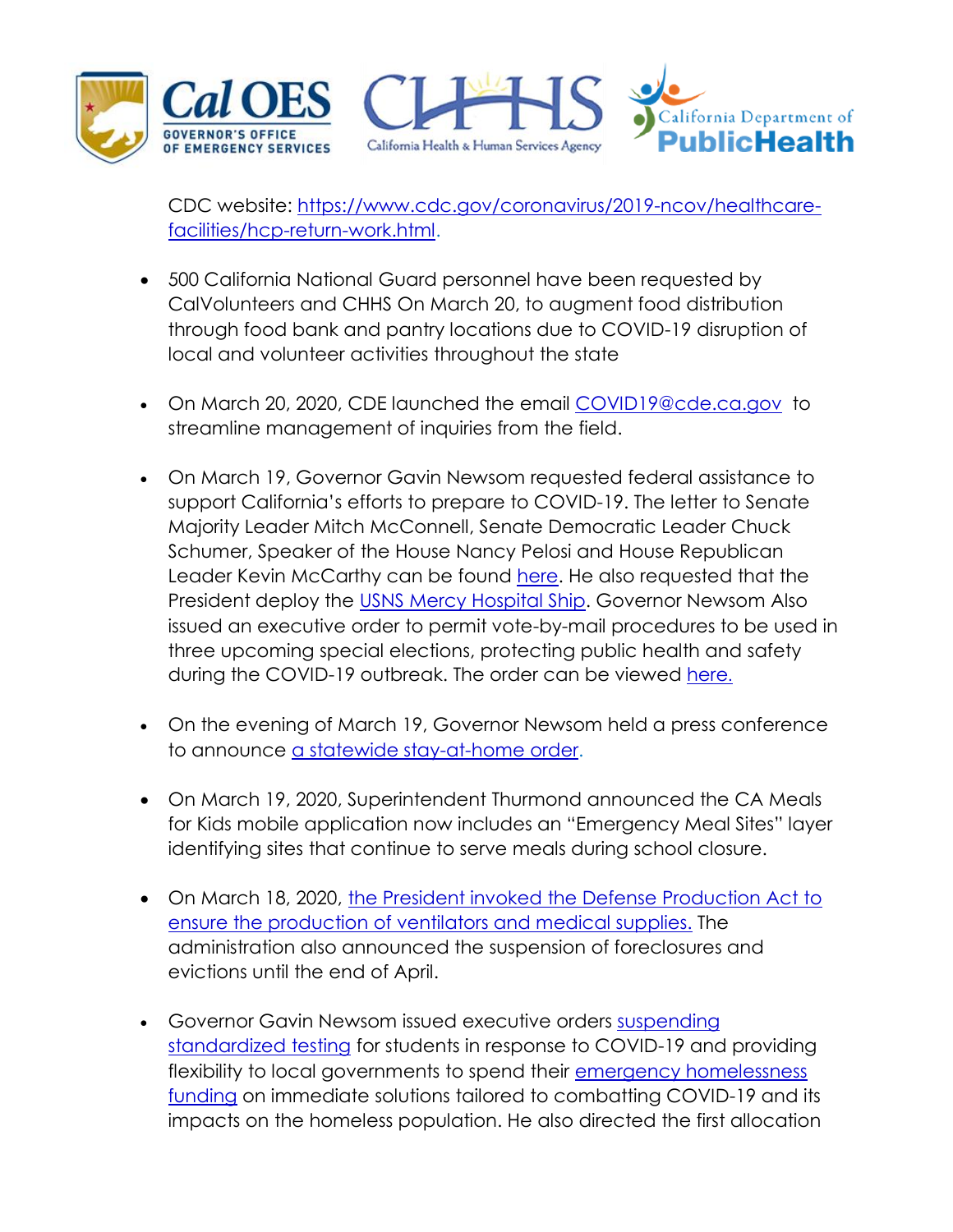

of the \$500 million in emergency funding recently authorized by the Legislature for COVID-19 related activities – \$150 million for local emergency homelessness actions. To deploy this first funding allocation, the state will provide:

- o \$100 million directly to local governments, for shelter support and emergency housing to address COVID-19 among the homeless population.
- o \$50 million to purchase travel trailers and lease rooms in hotels, motels, and other facilities in partnership with counties and cities to provide immediate isolation placements throughout the state for homeless individuals.
- <span id="page-5-0"></span> On March 17, 2020, the President announced on that all states can now authorize tests developed and used within their borders, in addition to the FDA.
- The Small Business Administration announced all California counties eligible for Economic Disaster Loans on March 17, 2020.
- Governor Gavin Newsom signed SB 89 and SB 117, budget bills that provide \$500 million in General Fund monies to help California fight COVID-19 and authorizes increases up to \$1 billion. The funding will:
	- o Increase hospital bed capacity and purchase medical equipment to combat the coming surge in COVID-19 patients;
	- o Protect hospitals, nursing homes, and other facilities most vulnerable to COVID-19 spread
	- o Provide lifesaving services to Californians isolating at home
	- o Support local government to reduce the spread of COVID-19 in homeless populations and provide safe beds for people experiencing homelessness
	- o Provide funding to clean childcare facilities that remain open.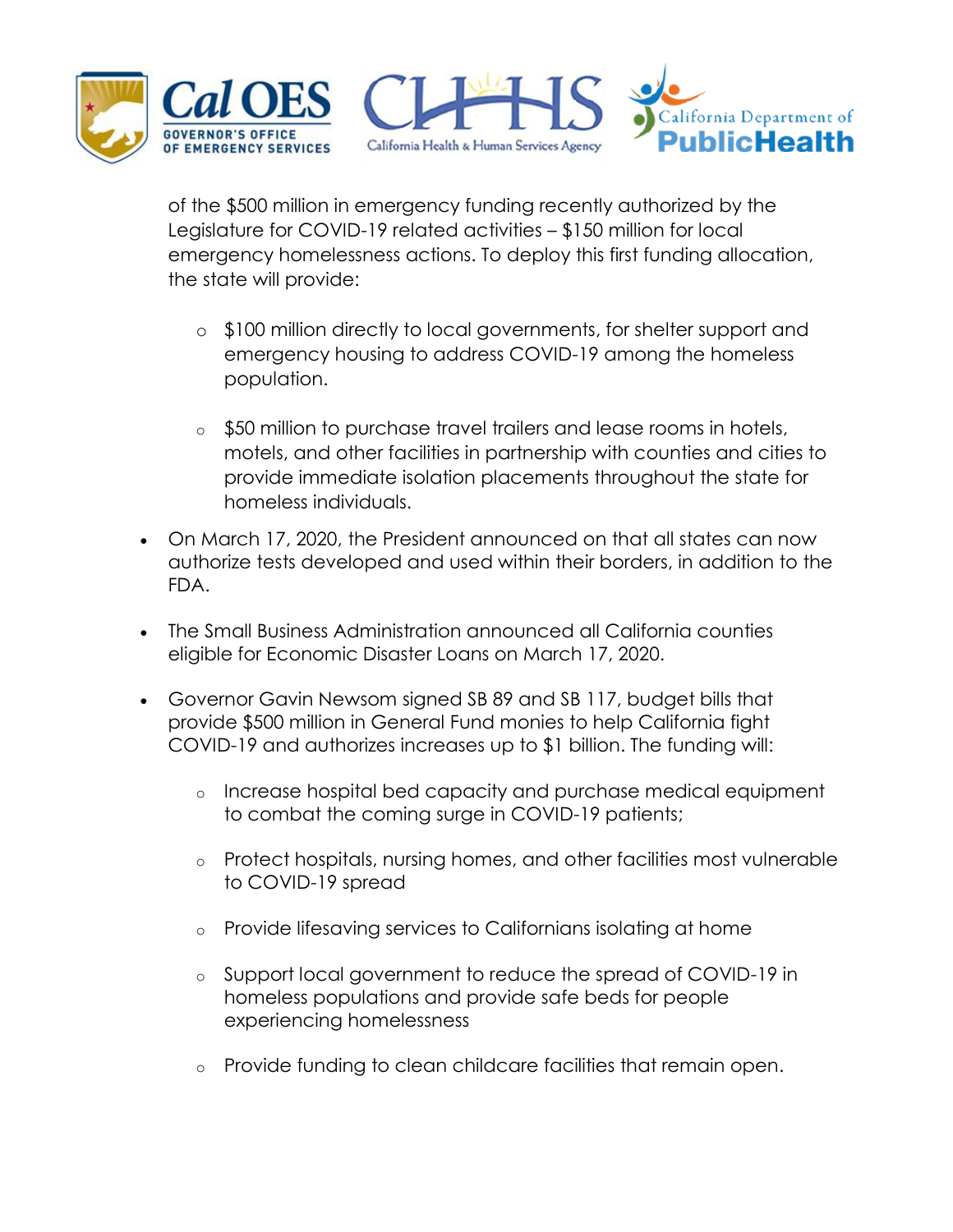

- o The package also provides \$100 million Proposition 98 General Fund for personal protective equipment and cleaning for schools that remain open. It also allows schools to maintain funding despite service disruptions.
- On March 16, Governor Gavin Newsom requested that the California State Legislature take emergency action to fight Covid-19. Letter can be viewed [here.](https://www.gov.ca.gov/wp-content/uploads/2020/03/3.16.20-File-Notice-Letter.pdf)
	- o The early and unanimous passage of the budget bills secured \$1.1 billion in funding for COVID-19 efforts.
- <span id="page-6-0"></span> On March 16, the President issued guidance discouraging gatherings greater than 10.

On March 16, the Small Business Administration approved an Economic Injury Disaster Loan assistance declaration for California, which makes loans available to small businesses and private, non-profit organizations in designated areas of a state or territory to help alleviate economic injury caused by the Coronavirus (COVID-19).

- The declaration covers the following primary counties: Alameda, Calaveras, Contra Costa, Los Angeles, Sacramento, San Diego, San Francisco, San Mateo, Sonoma and Tuolumne.
- It also covers the contiguous counties of Alpine, Amador, El Dorado, Imperial, Kern, Lake, Madera, Marin, Mariposa, Mendocino, Merced, Mono, Napa, Orange, Placer, Riverside, San Bernardino, San Joaquin, Santa Clara, Santa Cruz, Solano, Stanislaus, Sutter, Ventura, and Yolo.
- Additional counties can still submit worksheets in order to be added to the declaration.
- [Also released was guidance for older adults and those at higher risk that](https://www.cdph.ca.gov/Programs/CID/DCDC/CDPH%20Document%20Library/Self_Isolation_Guidance_03.16.20.pdf)  [are self-isolating.](https://www.cdph.ca.gov/Programs/CID/DCDC/CDPH%20Document%20Library/Self_Isolation_Guidance_03.16.20.pdf) Guidance for retail food, beverage, and other related venues was also made available and can be viewed [here.](https://www.cdph.ca.gov/Programs/CID/DCDC/CDPH%20Document%20Library/COVID-19/Coronavirus%20Disease%202019%20and%20Food%20Beverage%20Other%20Services%20-%20AOL.pdf)
- Governor Gavin Newsom also issued an [executive order](https://www.gov.ca.gov/wp-content/uploads/2020/03/3.16.20-Executive-Order.pdf) that authorizes local governments to halt evictions for renters and homeowners, slows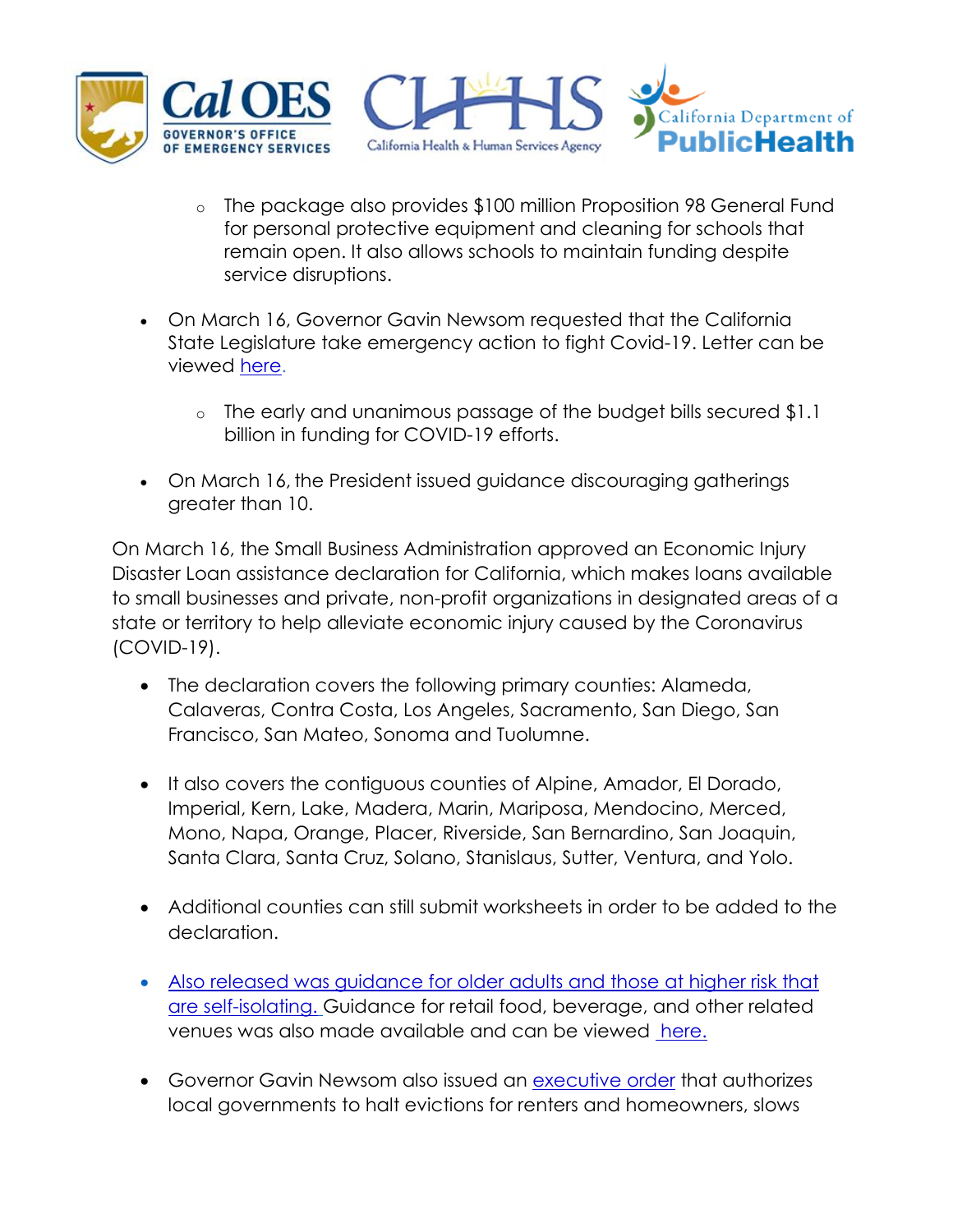

foreclosures, and protects against utility shutoffs for Californians affected by COVID-19.

- The Department of Motor Vehicles requested law enforcement exercise discretion for 60 days in their enforcement of driver license and vehicle registration expiration dates beginning March 16, 2020. The DMV is taking this action so that at-risk populations, including seniors and those with underlying health conditions, can avoid required visits to DMV field offices for driver license or vehicle registration renewals.
	- o Transactions that fall within this action include driver license renewals for those:
		- 70 years of age and older required to take a knowledge test
		- **Individuals who are required to renew in the office (last DMV** visit was 15 years prior)
		- **Individuals subject to vision testing**
		- **Individuals with complex driving history**

On March 15, Governor Gavin Newsom announced pilot programs in Santa Clara and San Mateo counties that will begin mobile testing labs in next 24 to 48 hours. Pilot program could expand to other areas of state. The Governor also called for:

- o Those who are older than 65 and those with chronic conditions to isolate in their homes as they face the greatest risk from COVID-19.
- o Visitation of patients in hospitals, skilled nursing facilities, senior and assisted living homes be for "end of life" only.
- o Bars, night clubs and wineries to close.
- o Restaurants to cut occupancy in half.
- Points of access will be expanded to deliver good to people who are isolated in their homes.
- On March 15 Governor Gavin Newsom announced efforts to address the unsheltered homeless population:
	- o Hotels and motels will be procured to remove the homeless from the streets.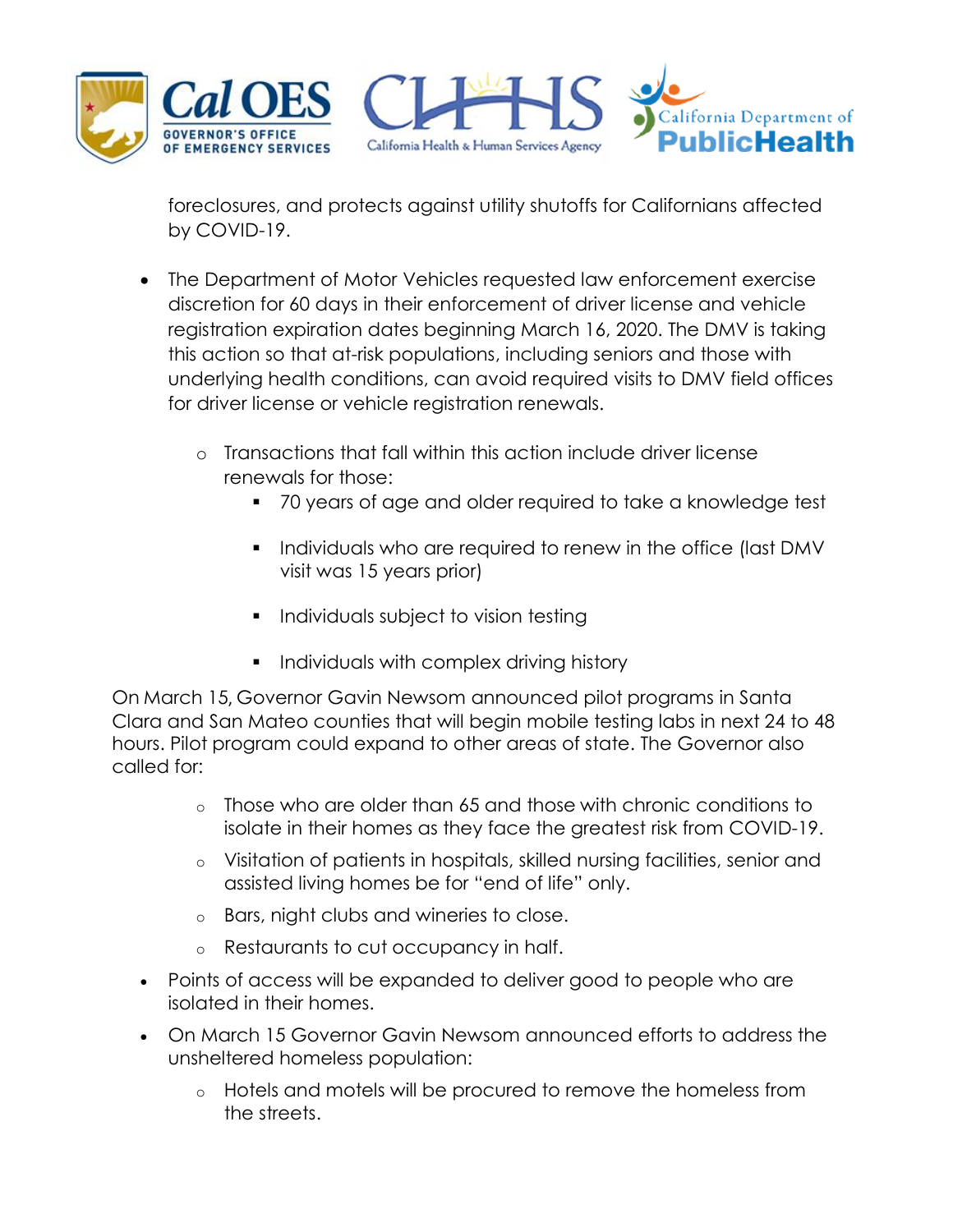

- o 450 trailers will be sent to critical points to provide housing to the homeless.
- Announced forthcoming guidance for schools that plan to remain open.
- The CDC also announced new guidance for mass events and recommends that for the next 8 weeks, organizers cancel or postpone inperson events that consist of 50 people.
- <span id="page-8-0"></span>• March 14, the House of Representatives passed [H.R 6201,](https://www.congress.gov/bill/116th-congress/house-bill/6201/text) The 2nd Federal Supplemental—Coronavirus Response Act. The bill includes paid sick leave, unemployment insurance, free testing and money for food stamps, among other things. Complete summary of appropriations made in the bill can be viewed [here.](https://www.congress.gov/bill/116th-congress/house-bill/6201)
- As of March 14, the Federal Emergency Management Agency (FEMA) has an Incident Management Assistance Team integrated into the Cal OES State Operations Center in Sacramento to support the State of California and the U.S. Department of Health and Human Services (HHS) with the coordination of federal resources.
- <span id="page-8-1"></span> March 13, the President issued a proclamation declaring a national emergency concerning the COVID-19 outbreak. To view the declaration, [click here.](https://www.whitehouse.gov/presidential-actions/proclamation-declaring-national-emergency-concerning-novel-coronavirus-disease-covid-19-outbreak/) The White house also released a memorandum on expanding state-approved diagnostic tests. [Click here](https://www.whitehouse.gov/presidential-actions/memorandum-expanding-state-approved-diagnostic-tests/) to view.
- State, territorial, tribal, and local government entities and certain private non-profit organizations are eligible to apply for assistance for measures taken to respond to the COVID-19 emergency at the direction or guidance of public health officials. Reimbursable activities typically include emergency protective measures such as the activation of State Emergency Operations Centers, National Guard costs, law enforcement and other measures necessary to protect public health and safety.
- The FEMA Region IX Office in Oakland stood up its Regional Response Coordination Center to co-coordinate with HHS for federal resources to the seven states and territories within its operational jurisdiction.
- CDPH issued new guidance on gambling venues, theme parks and [theaters.](http://www.oesnews.com/state-health-emergency-officials-release-guidance-to-prevent-the-transmission-of-covid-19-in-gambling-venues-theme-parks-and-theaters/)
- Governor Gavin Newsom signed an executive order ensuring state funding for schools in event of physical closure.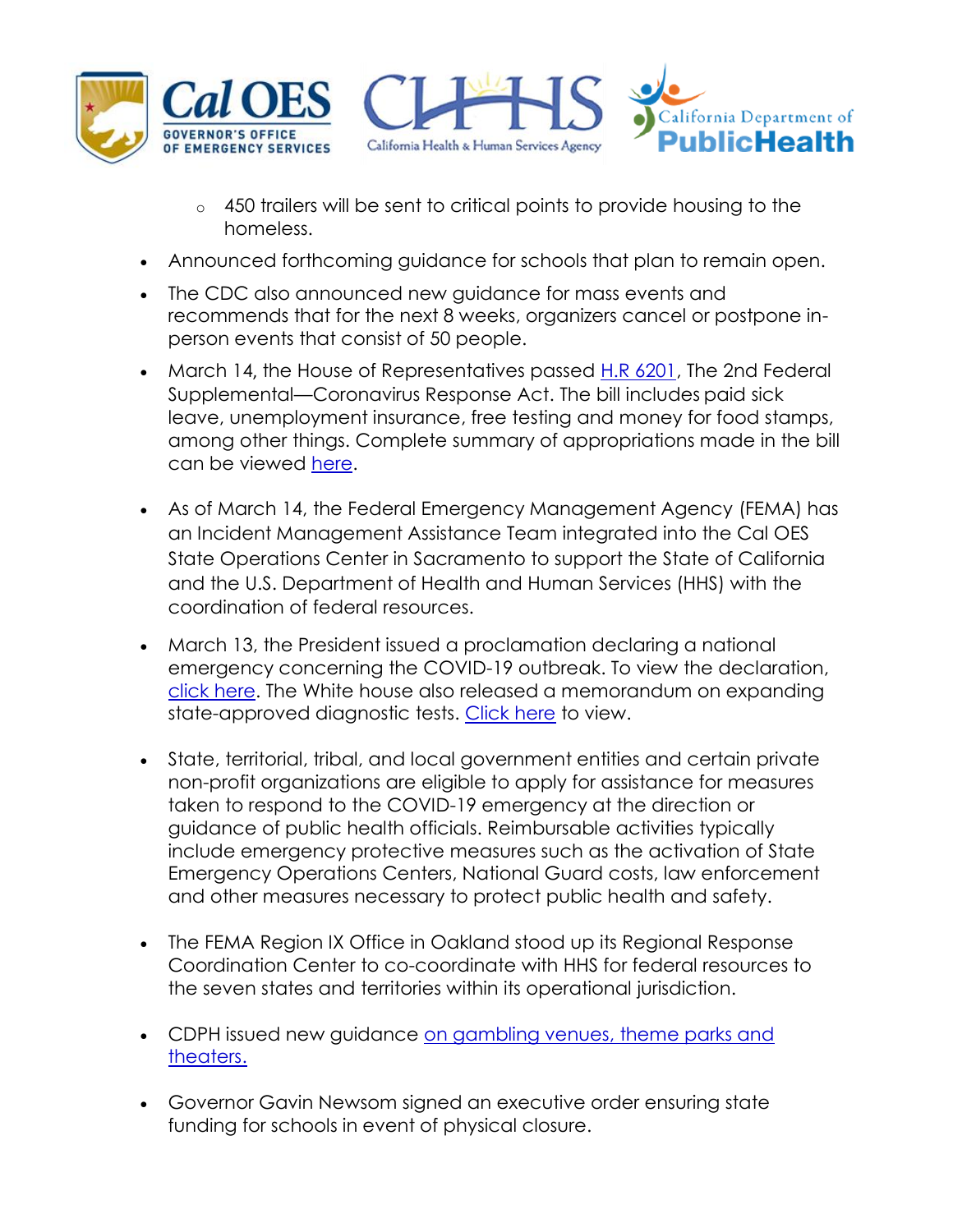

- <span id="page-9-0"></span>• March 12, Governor Gavin Newsom issued an [executive](https://www.gov.ca.gov/wp-content/uploads/2020/03/3.12.20-EO-N-25-20-COVID-19.pdf) order further enhancing California's ability to respond to the COVID-19 pandemic. The Governor's order:
	- o Waives the one-week waiting period for people who are unemployed and/or disabled as a result of COVID-19;
	- o Delays the deadline for state tax filing by 60 days for individuals and businesses unable to file on time based on compliance with public health requirements related to COVID-19 filings;
	- o Directs residents to follow public health directives and guidance, including to cancel large non-essential gatherings that do not meet state criteria;
	- o Readies the state to commandeer property for temporary residences and medical facilities for quarantining, isolating or treating individuals;
	- o Allows local or state legislative bodies to hold meetings via teleconference and to make meetings accessible electronically; and
	- o Allows local and state emergency administrators to act quickly to protect public health.
- <span id="page-9-1"></span> March 11, Governor Newsom and state public health officials announced [updated guidance](https://www.cdph.ca.gov/Programs/CID/DCDC/CDPH%20Document%20Library/Gathering_Guidance_03.11.20.pdf) on gatherings to protect public health and slow the spread of COVID-19.
- On March 11, the World Health Organization declared COVID-19 a pandemic.
- <span id="page-9-2"></span>• March 10 Snapshot:
	- o 1017 total individuals were disembarked from the ship on March 10.
		- 614 individuals were transported by bus to Travis Air Force Base near Fairfield, California.
		- 124 individuals were transported via charted flight to Dobbins Air Reserve base near Marietta, Georgia.
		- 98 individuals were transported via chartered flight to Lackland Air Force Base near San Antonio.
		- 136 individuals were repatriated via chartered flight to the United Kingdom.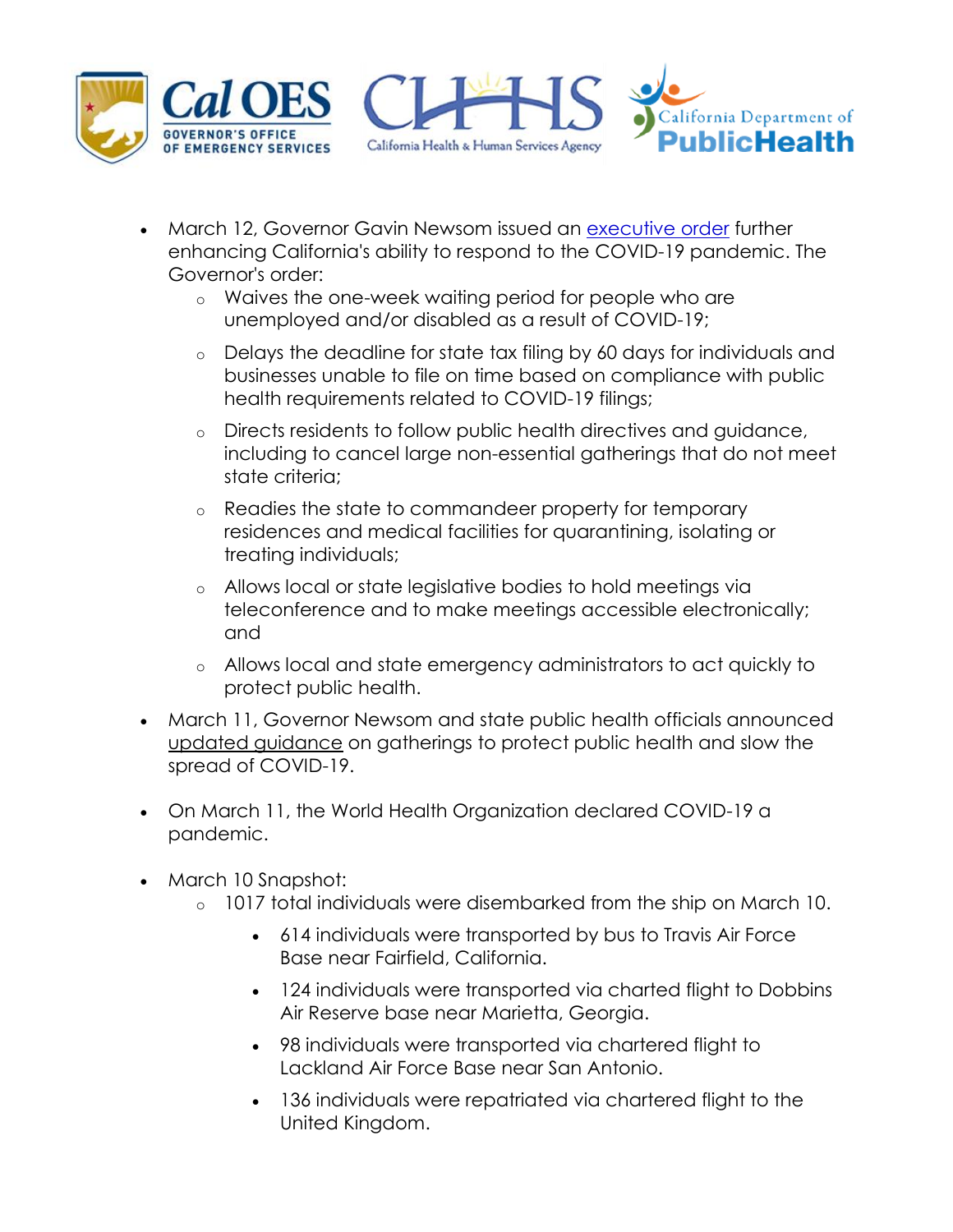

- 3 individuals were transported via ambulance.
- Up to 24 individuals who disembarked the cruise ship are being relocated to a cluster of buildings on the Asilomar State Beach and Conference Grounds in Pacific Grove. The individuals will be temporarily housed in buildings that are removed from visitors and the public, and will not interact with other Asilomar guests, employees, or the general public.
	- All the individuals have been screened by medical professionals, and because they have mild symptoms that do not require hospitalization, they cannot be quarantined at Travis Air Force Base. While none of these individuals is known to have contracted novel coronavirus (COVID-19), they will be tested and monitored by medical professionals while at Asilomar.
- Following the completion of the mission, the Grand Princess Cruise Ship will be moved from dock at the Port of Oakland and temporarily anchored.
- Upon the ship's departure, the Port of Oakland site will be fully remediated and decontaminated by immediately removing temporary structures and pressure washing the entire site with a bleach solution to disinfect it.
- CHHS and Cal OES continues partnering with federal and local governments to ensure that adequate protocols are in place to protect the health of the disembarked passengers and the public health of California and the communities surrounding Asilomar.
- The state worked, and continues to work closely with local agencies, including Monterey County and the City of Pacific Grove, to coordinate this mission and provide communication and information to the public.
- <span id="page-10-0"></span>• March 9 Snapshot:
	- o 407 total individuals were disembarked from the ship
		- 173 U.S. residents
		- 149 transported via bus to Travis Air Force Base
		- 24 transported via ambulance
		- 234 Canadians
			- 232 transported for repatriation to Canada
			- 2 transported via ambulance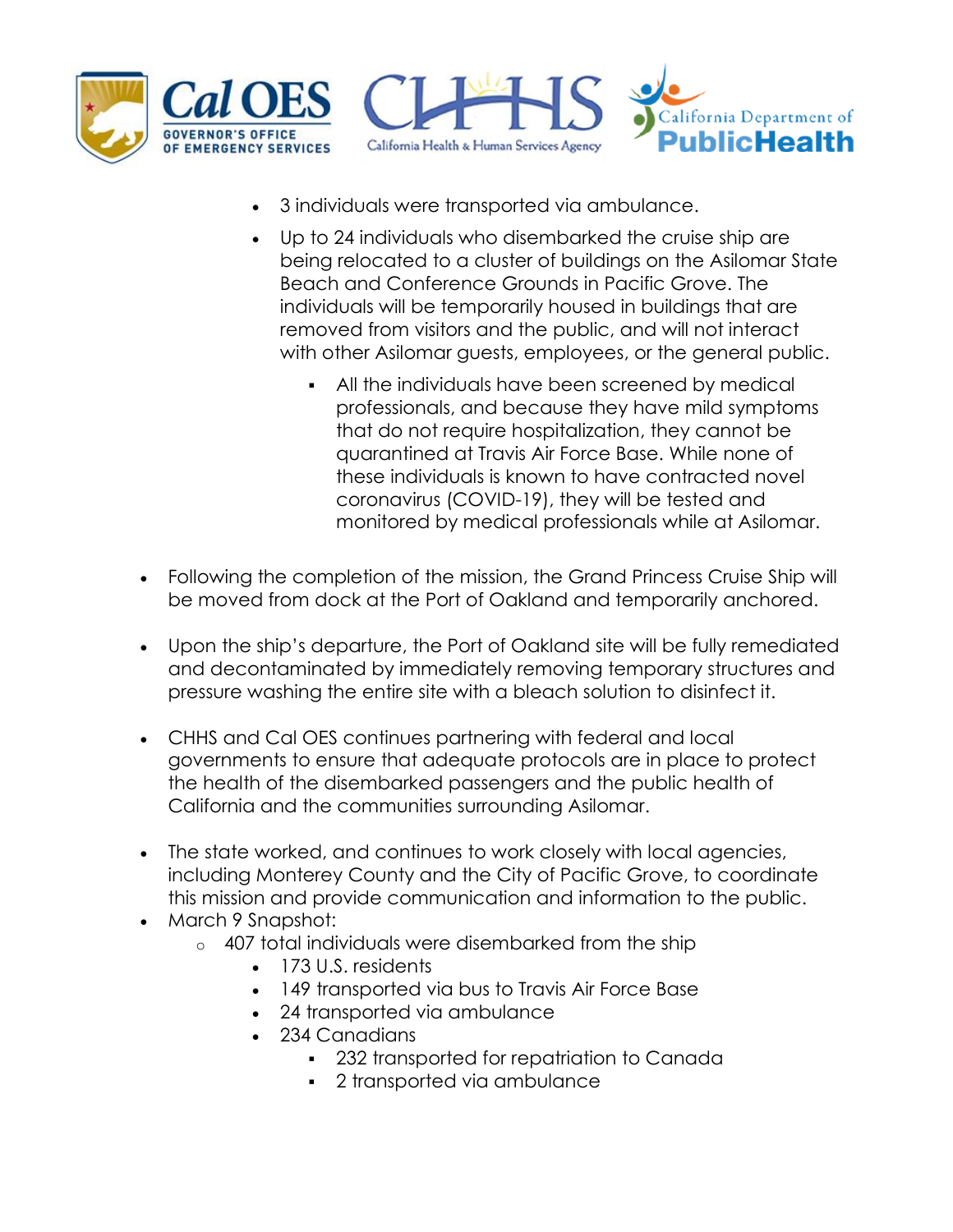

- o The first day of disembarkation focused on passengers with the greatest medical need (not necessarily related to COVID-19). Many of these passengers had limitations on their movement which required greater time and care while they de-boarded the vessel.
- Around noon on March 9, the Grand Princess cruise ship docked in the Port of Oakland and begin the disembarking process. Federal support teams from the Office of the Assistant Secretary for Preparedness & Response within the U.S. Department of Health and Human Services (U.S. HHS) setup disembarking screening protocols to focus first on helping those individuals who required immediate emergency medical care, not necessarily related to COVID-19 exposure.
	- o After the first cohort of individuals disembarked, the federal staff began disembarking the 962 California residents and Canadian nationals.
	- o Once all California residents were off the ship, non-Californians were transported by the federal government to facilities in other states. The crew was quarantined aboard the ship. Crew members in need of more acute medical care, were transferred to an appropriate medical facility in California.
	- o For more information regarding today's activities in Oakland, see [this press release](http://www.oesnews.com/federal-and-state-partners-protect-the-community-of-oakland-while-supporting-the-safe-return-of-passengers-from-the-grand-princess-cruise-ship/) from OESNews.
- March 8, Cal OES and CDPH issued a press release giving an overview of the plan for the disembarking of the Grand Princess passengers and crew. For that release, please visit the [OES News page.](http://www.oesnews.com/update-on-grand-princess-cruise-ship/)
	- o U.S. Department of Health and Human Services worked with state and local partners in California to support passengers returning to the U.S. on the Grand Princess cruise ship. For that release, please visit the [HHS page.](https://www.hhs.gov/notification-hhs-and-state-california-support-passengers-grand-princess-cruise-ship.html)
	- o The ship docked temporarily in a non-passenger port in San Francisco Bay.
	- o Passengers will be transferred to federal military installations for medical screening, COVID-19 testing, and a 14-day quarantine.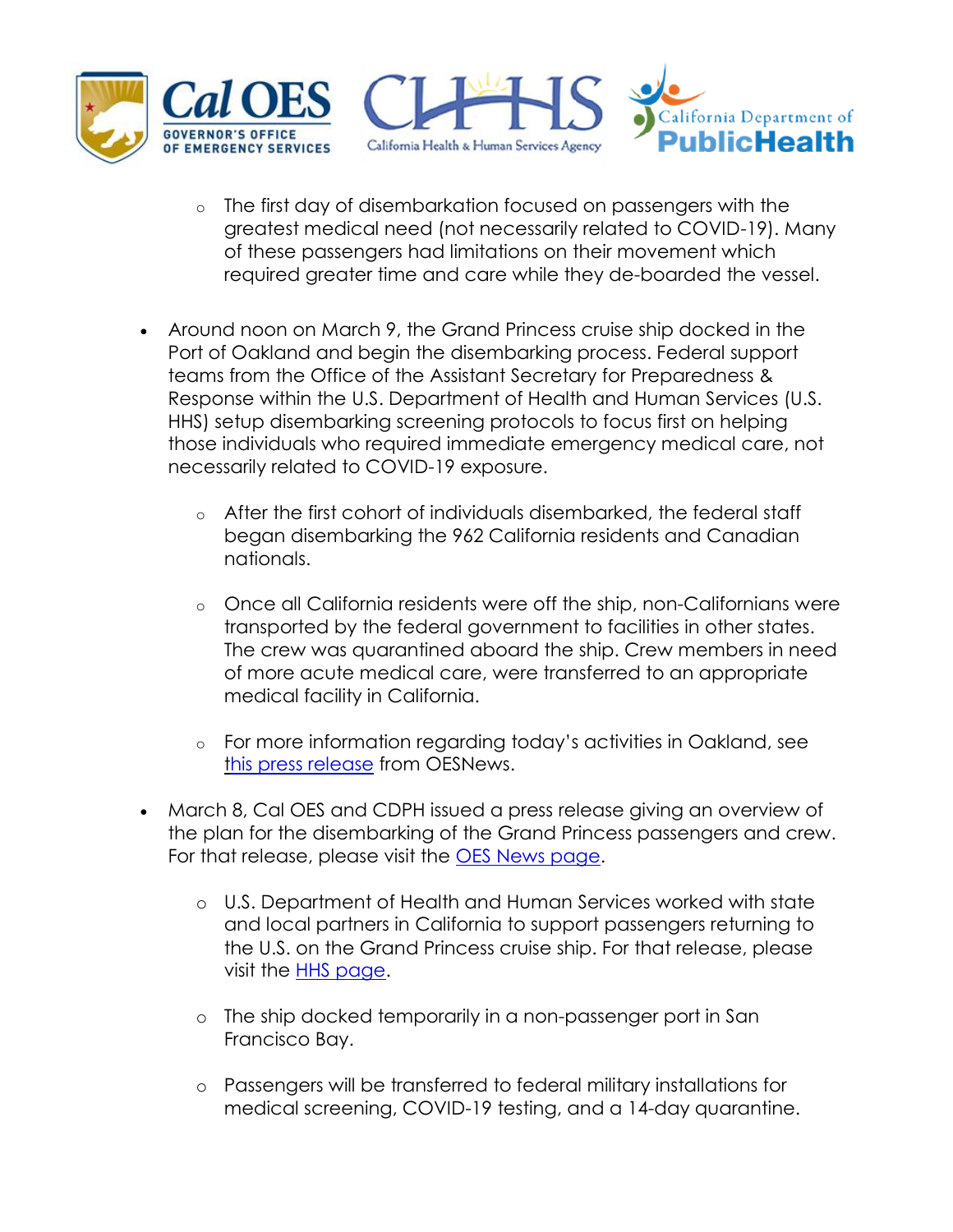

- o Nearly 1,000 passengers who are California residents will complete the mandatory quarantine at Travis Air Force Base and Miramar Naval Air Station, and residents of other states will complete the mandatory quarantine at Joint Base San Antonio Lackland in Texas or Dobbins Air Force Base in Georgia.
- o The Department of State worked closely with the home countries of several hundred passengers to arrange for repatriation to their countries.
- March 7, California officials issued updated guidance to schools, colleges and universities, event organizers and public health officials as they plan for further spread of COVID-19.
- On the morning of March 6, the federal government and the State of California learned that 21 of the 46 individuals who were tested for COVID-19 on the Grand Princess cruise ship tested positive.
	- o Federal and state government have been working in close collaboration overnight and throughout the day to quickly stand up a solution that meets the health needs for those on board and protects public health.
- On March 5, under the direction of Governor Gavin Newsom, the Department of Managed Health Care directed all commercial and Medi-Cal health plans regulated by the Department to immediately reduce cost-sharing to zero for all medically necessary screening and testing for the COVID-19.
- On March 5, the California Department of Insurance issued similar direction providing cost free medically necessary testing for an additional 2 million Californians. Combined these announcements ensure that 24 million more Californians are eligible to receive testing, should their health care provider deem it medically necessary.
- On March 5, the California Employee Development Department announced support services to individuals affected by COVID-19 in California. For faster and more convenient access to those services, the use of online options is encouraged.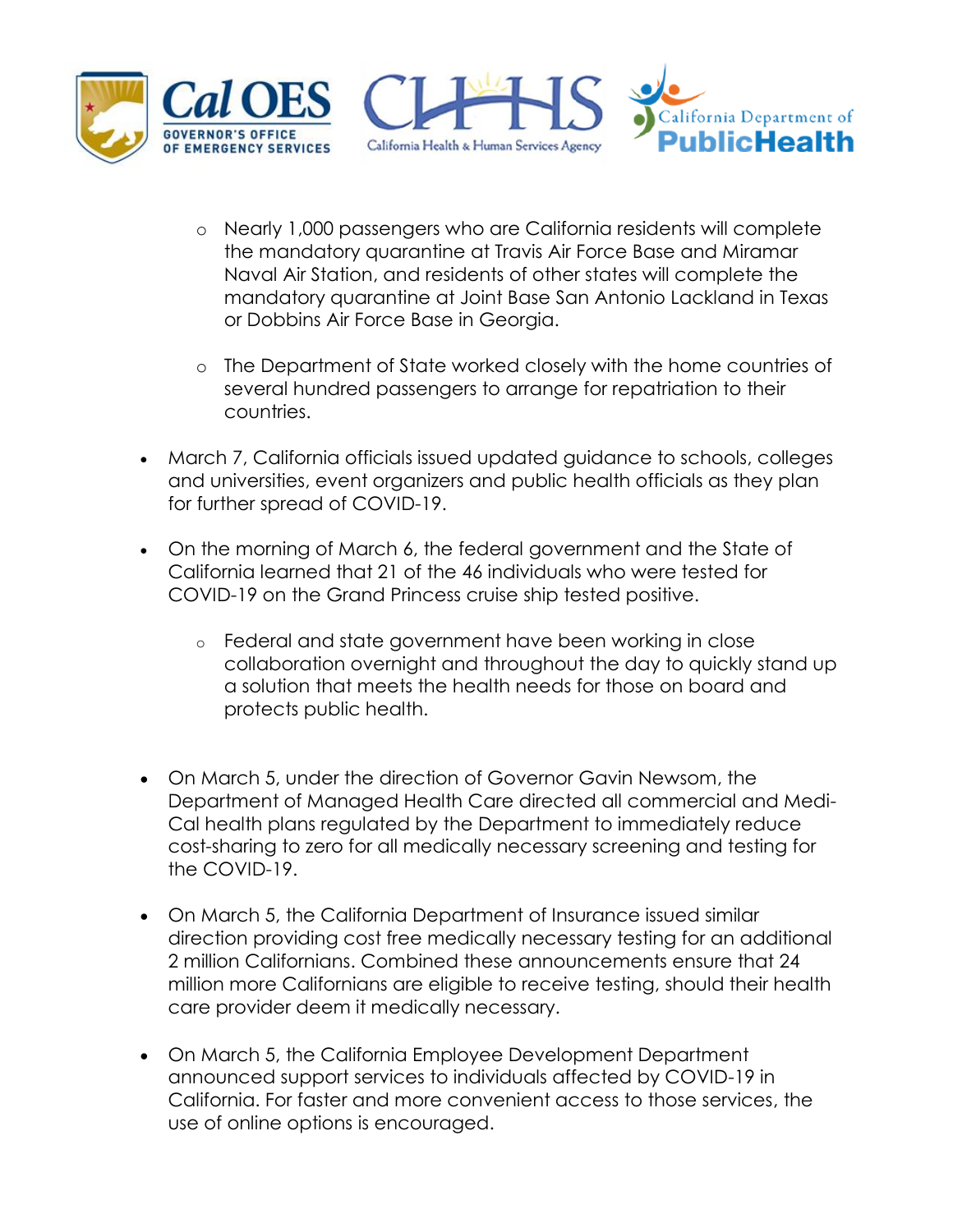

- o Individuals who are unable to work due to having or being exposed to COVID-19 (certified by a medical professional) can file a Disability Insurance claim.
- o Californians who are unable to work because they are caring for an ill or quarantined family member with COVID-19 (certified by a medical professional) can file a Paid Family Leave claim.
- o Employers experiencing a slowdown in their businesses or services as a result of the Coronavirus impact on the economy may apply for the UI Work Sharing Program.
- On March 4, Governor Newsom declared a [State of Emergency.](https://www.gov.ca.gov/wp-content/uploads/2020/03/3.4.20-Coronavirus-SOE-Proclamation.pdf)

#### <span id="page-13-0"></span>Grand Princess Cruise Ship

- Beginning Monday, March 23, passengers of the Grand Princess will begin to leave quarantine at Travis and Miramar. They will leave in groups over the next two days to return to their homes.
- As of Saturday, March 14, state and federal officials disembarked more than 2,900 individuals from the Grand Princess which includes more than 2,400 passengers and more than 500 crew.
- The ship departed the Port of Oakland on Sunday, March 15.
- In total, 1,424 individuals were safely brought ashore during the first two days of the Grand Princess disembarkation.
	- o 613 sent to Travis Air Force Base (CA)
	- o 42 sent to Miramar Marine Corp Air Station (CA)
	- o 124 Sent to Dobbins Air Reserve Base (GA)
	- o 98 sent to Lackland Air Force Base (TX)
	- o 168 repatriated via chartered flight to United Kingdom
	- o 19 relocated to Asilomar
		- This number will fluctuate as those who test positive for COVID-19 are relocated to Asilomar and those who test negative are relocated to federal military bases.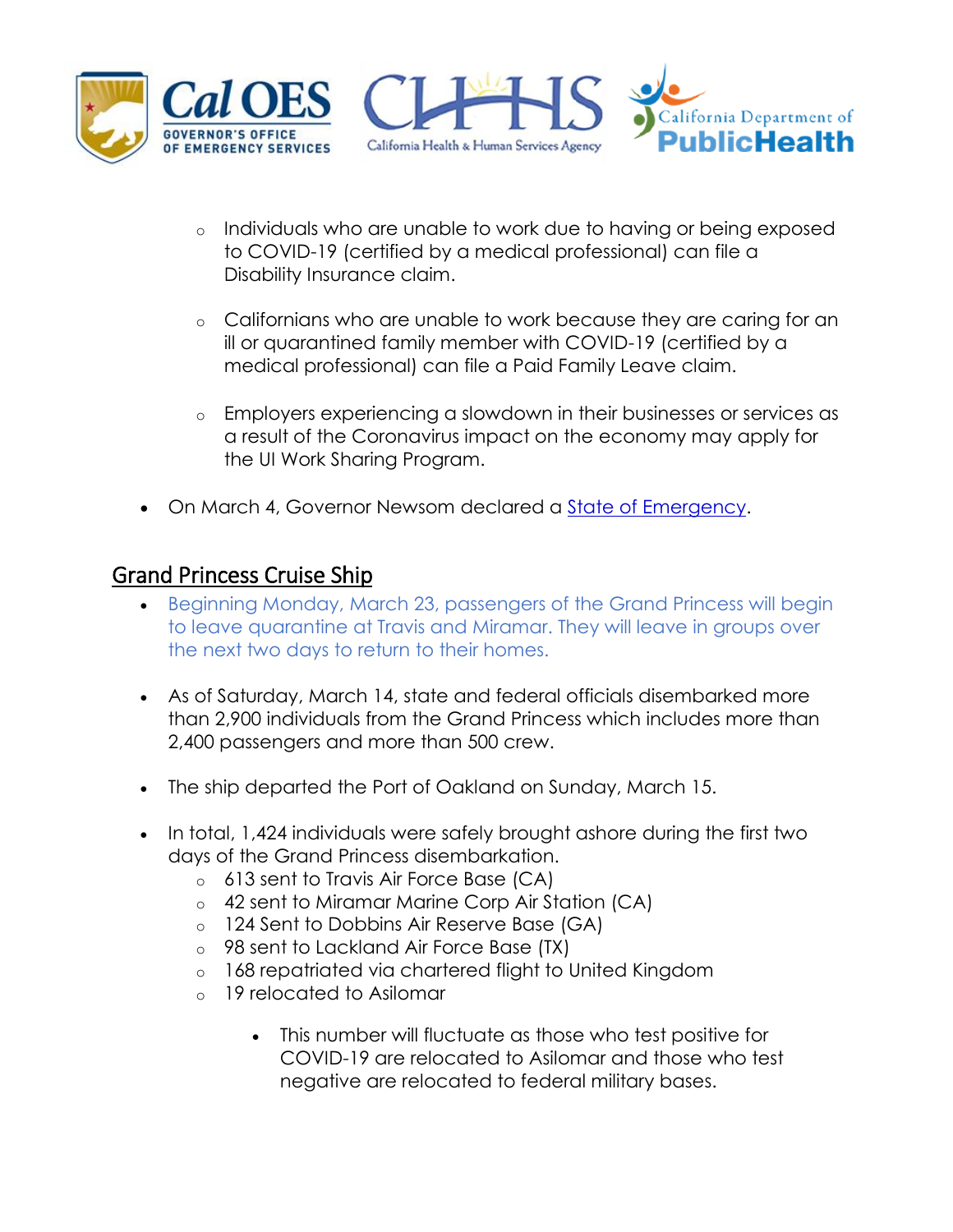

- An additional alternative quarantine site has been identified, a hotel in San Carlos owned by a private company, GRM Properties. The hotel has the capacity to house up to 120 individuals and currently has no guests. The individuals being relocated to San Carlos will not interact with the general public.
- Each person going to San Carlos has been screened by medical professionals, and because they have mild symptoms that do not require hospitalization, they cannot be quarantined at Travis Air Force Base. While none of these individuals are known to have contracted novel coronavirus (COVID-19), they will be tested and monitored by medical professionals.
- The passengers' 14 day quarantine started when they disembarked, so some will end their time on March 24th, 25th, 26th and 27th.
- However, each is an individual medical decision, so discharge dates may vary.

#### <span id="page-14-0"></span>California is Prepared:

- Given our connectedness to rest of the world and our sheer size, we have always understood that a fast-spreading and novel infectious disease could show up here first, in California, before anywhere else in the country.
- In recent years we have had a plan for a flu-like pandemic one that has built on our knowledge and experience with previous flu-strains and infectious diseases.
- Our public health infrastructure and our expertise is second to none. We have been preparing for this particular virus since it was discovered last year, and we have been in deep and daily coordination with the CDC, local government and our health system as it spread.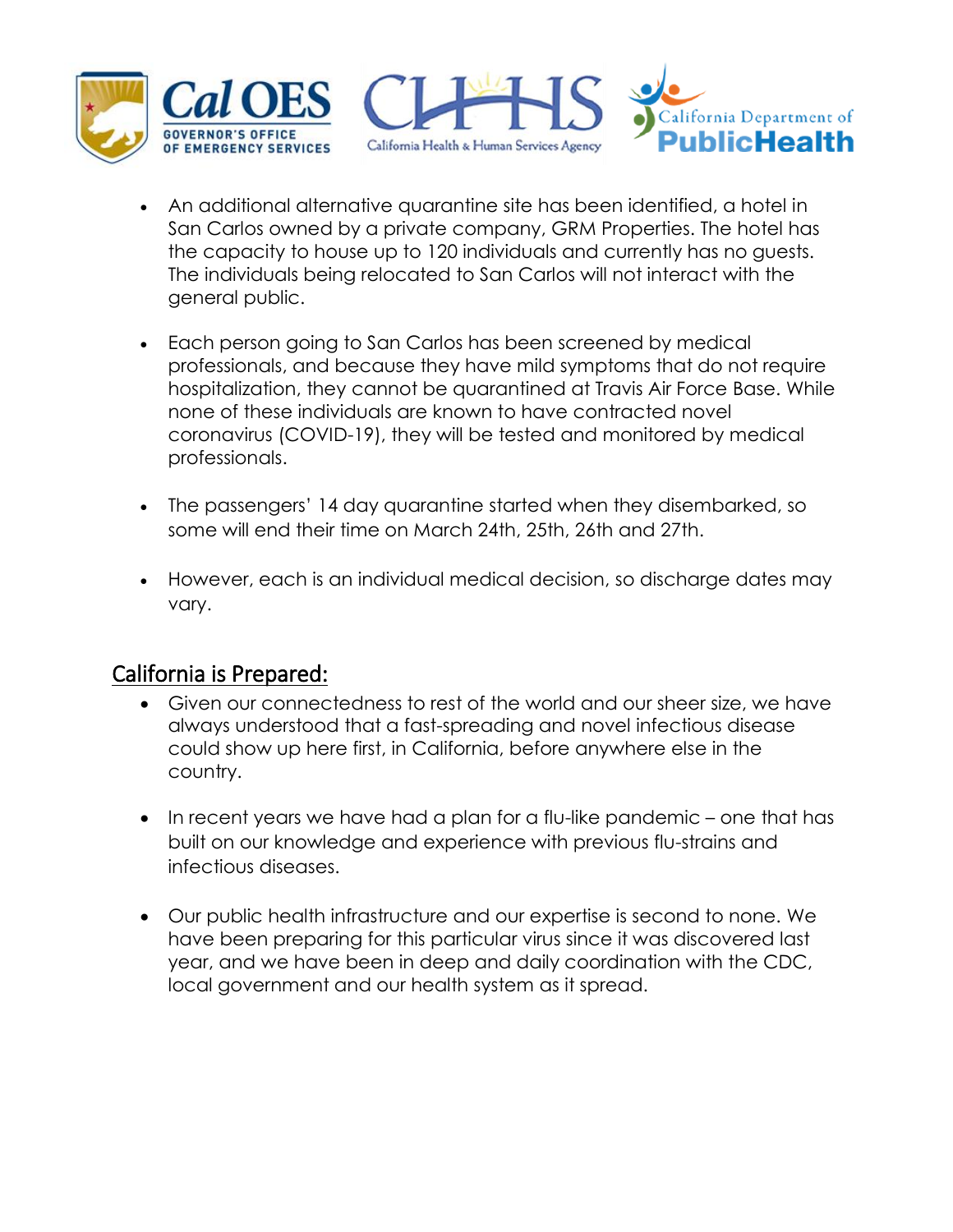

### <span id="page-15-0"></span>How Can People Protect Themselves:

Every person has a role to play. So much of protecting yourself and your family comes down to common sense – things you learned as a kindergartner:

- Washing hands with soap and water.
- Avoiding touching eyes, nose or mouth with unwashed hands.
- Avoiding close contact with people who are sick.
- Follow guidance from public health officials.
- It is also important that anyone experiencing symptoms of COVID-19, call their health care provider first before seeking medical care so that appropriate precautions can be taken.
- Staying away from work, school or other people if you become sick with respiratory symptoms like fever and cough.

#### <span id="page-15-1"></span>About the Disease:

- The family of coronaviruses has been around for some time. Some coronavirus are common, like the ones that cause the common cold. Coronavirus Disease 2019, or COVID-19, is a new a kind of coronavirus.
- The most common symptoms include fever cough and respiratory symptoms. Our experience to date is that most people, more than 80%, have mild or no symptoms, but some have more complicated course, including pneumonia.
- We are learning more about its transmission, but the most common symptoms are respiratory, so its primary mode of transmission is through coughing and sneezing.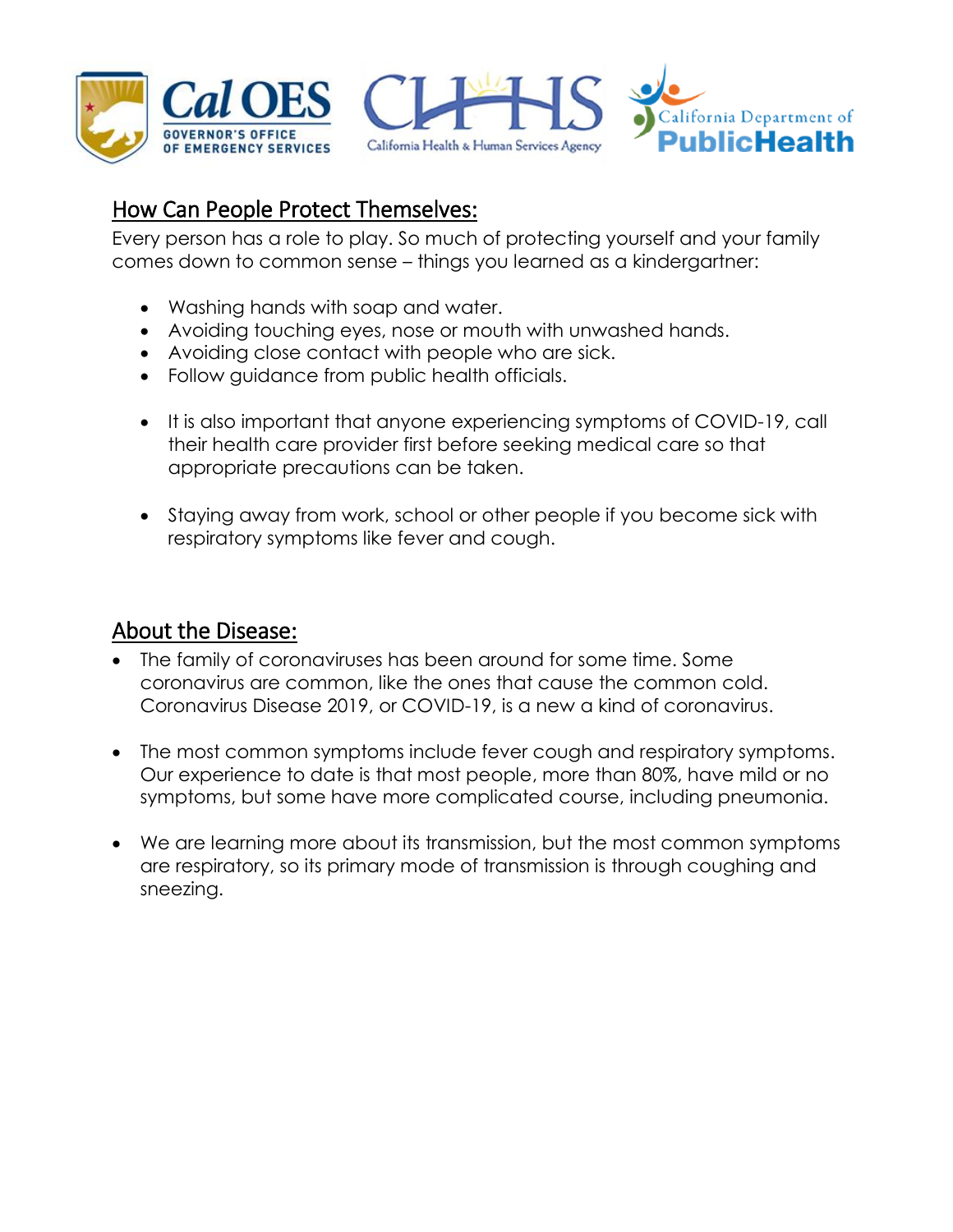





## <span id="page-16-0"></span>About the Tests:

- California has 22 state and county labs currently testing.
- March 22, 26,200 tests have been conducted in California, including private and commercial labs.
	- o 13,467 results have been reported to Public Health.
	- $\circ$  12,700+ are pending.
- In order to better focus public health resources on the changing needs of California communities, the state is no longer collecting information about California travelers returning from countries that have confirmed COVID-19 outbreaks.
- Community transmission of COVID-19 has been identified in California since late February, and since early March, most confirmed cases in the state were not related to travel outside of the United States.
- 2 other commercial labs will be coming online by March 24.
- The CDC is providing test kits to public health labs in the U.S., including California, to detect the novel coronavirus. The test kits contain all the elements necessary for a laboratory to test and confirm the presence of the disease. Each test kit contains enough ingredients to test between 350 and 400 individuals. As of March 7, there are 25 such kits in California at various public health labs. Additional test kits have been ordered.
- At this time, both oral and nasal swabs are taken at a hospital or by a physician who suspects COVID 19. This is handled through regular procedures for specimen collection, much in the same way flu testing is handled. There are no special materials needed for this collection. Those specimens are delivered, again much in the same way flu specimens are delivered, to the nearest public health lab for testing.
- California is working closely with [the](https://twitter.com/CDCgov) CDC to request and receive more testing capacity, as needed. The CDC has fulfilled those requests on an ongoing basis and, as needs expand, California continues to request more testing capacity.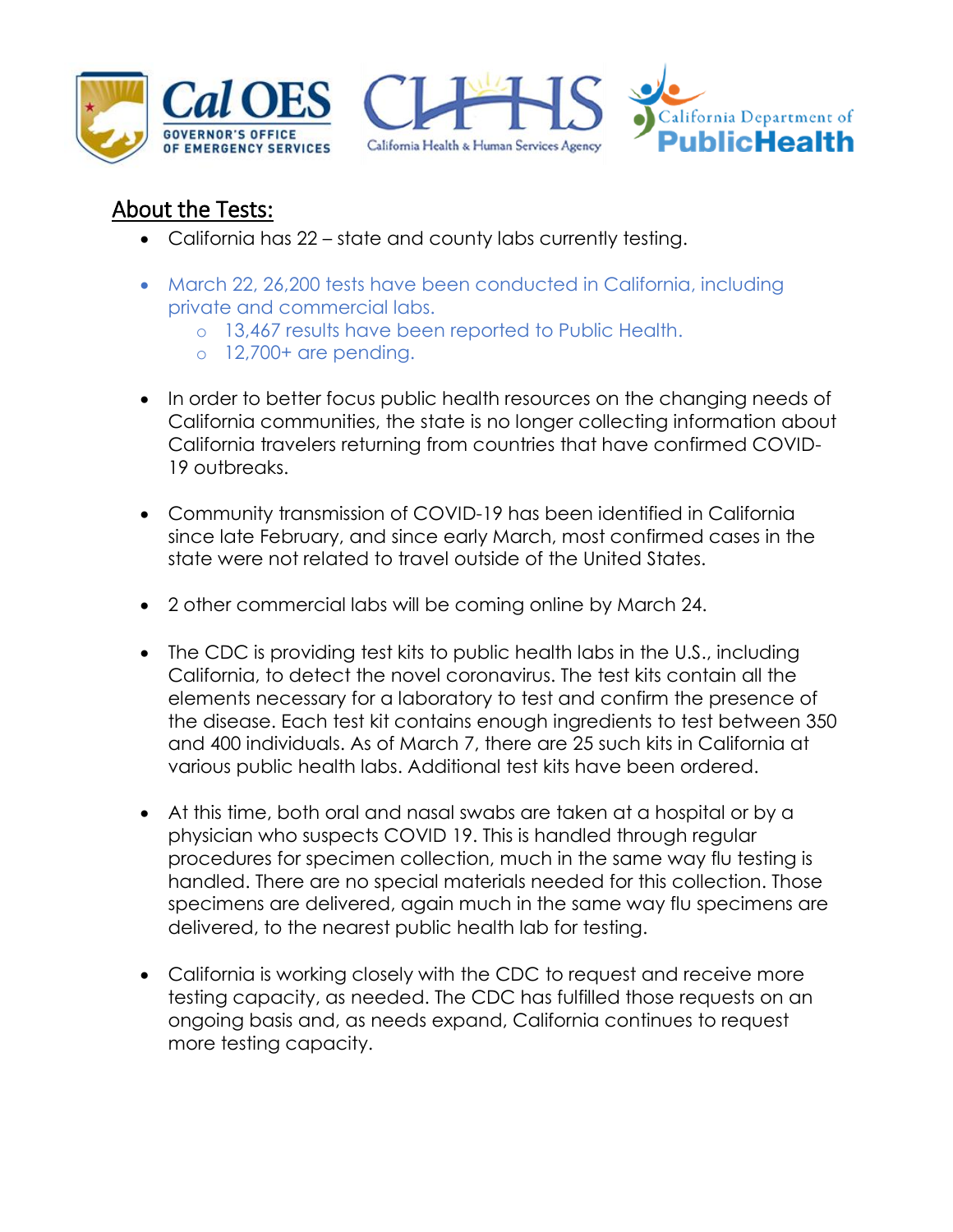





#### <span id="page-17-0"></span>Economic Injury Disaster Loan

- Cal OES has been working diligently with county representatives to gather data on the economic impacts Coronavirus has had on small businesses, in order to verify the need for a U.S. Small Business Administration Economic Injury Disaster Loan declaration.
- SBA has declared all [California counties](https://disasterloan.sba.gov/ela/Declarations/DeclarationDetails?declNumber=6062932&direct=false) eligible.
- This SBA declaration, makes available Economic Injury Disaster Loans to impacted small businesses, small agricultural cooperatives, small businesses engaged in aquaculture, and private non‐profit organizations.
- SBA loans can be approved up to 2 million dollars but are limited to the economic injury determined by SBA. These loans are intended to assist through the disaster recovery period.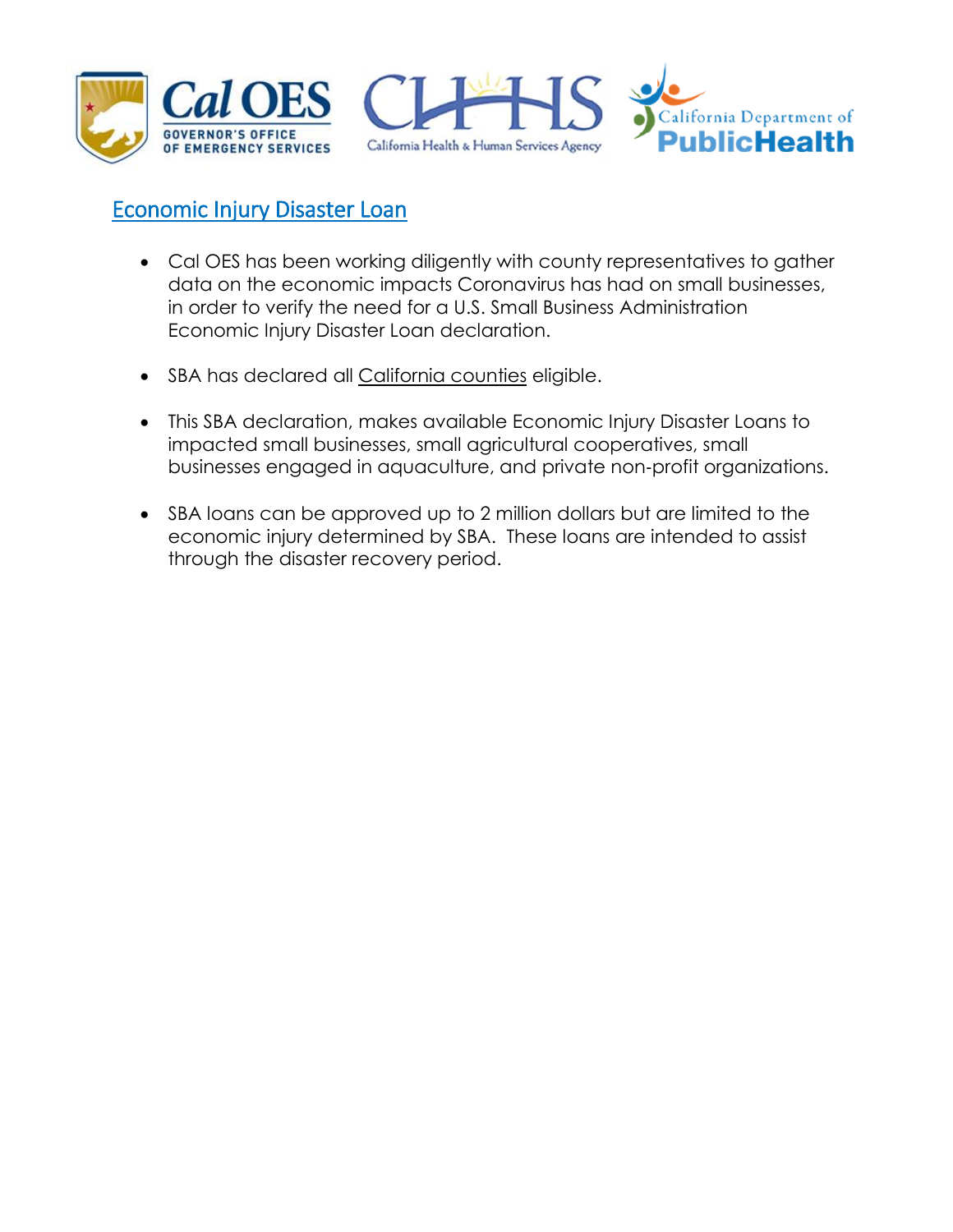





#### <span id="page-18-0"></span>Other Resources and Press Releases

[California Coronavirus \(COVID-19\) Response](https://covid19.ca.gov/)

[CDC Webpage](https://gcc01.safelinks.protection.outlook.com/?url=https%3A%2F%2Furldefense.proofpoint.com%2Fv2%2Furl%3Fu%3Dhttps-3A__www.cdc.gov_coronavirus_2019-2Dncov_communication_factsheets.html%26d%3DDwMGaQ%26c%3DLr0a7ed3egkbwePCNW4ROg%26r%3DgMBVTHn0JEtS76rXsnANDQpJtjHpDi-Sfzs-6p_gh7k%26m%3DR1mrs6Kn9OQgo9lLowtr8am7WzB3TsqUYZxImthDDmA%26s%3DFaDFEce3I9IO6onTFk7CN88uDxQc1X20dmXiFoBQo6E%26e%3D&data=01%7C01%7CLori.Nezhura%40CalOES.ca.gov%7C3d1608f763dc4b74f4e008d7bf156263%7Cebf268ae303647149f69c9fd0e9dc6b9%7C1&sdata=DmXTinSBF%2Bcyf36kUkUWjfVDzvRq1IqPB1E8faQEi2M%3D&reserved=0)

[CDPH Website](https://www.cdph.ca.gov/Programs/CID/DCDC/Pages/Immunization/ncov2019.aspx)

[COVID-19 Guidance Documents](https://www.cdph.ca.gov/Programs/CID/DCDC/Pages/Guidance.aspx)

[Governor Newsom Requests Presidential Major Disaster Declaration for State's](https://www.gov.ca.gov/2020/03/22/governor-newsom-requests-presidential-major-disaster-declaration-for-states-covid-19-response-efforts/)  [COVID-19 Response Efforts](https://www.gov.ca.gov/2020/03/22/governor-newsom-requests-presidential-major-disaster-declaration-for-states-covid-19-response-efforts/)

[Governor Newsom Takes Action to Strengthen California's Health Care Delivery](http://www.oesnews.com/governor-newsom-takes-action-to-strengthen-californias-health-care-delivery-system-to-respond-to-covid-19/)  [System to Respond to COVID-19](http://www.oesnews.com/governor-newsom-takes-action-to-strengthen-californias-health-care-delivery-system-to-respond-to-covid-19/)

[Governor Newsom Signs Order to Protect Public Health by Expanding Vote-by-](http://www.oesnews.com/governor-newsom-signs-order-to-protect-public-health-by-expanding-vote-by-mail-options-and-extending-deadlines-for-presidential-primary-canvass/)[Mail Options and Extending Deadlines for Presidential Primary Canvass](http://www.oesnews.com/governor-newsom-signs-order-to-protect-public-health-by-expanding-vote-by-mail-options-and-extending-deadlines-for-presidential-primary-canvass/)

[FEMA Rumor Control Page](https://www.fema.gov/coronavirus-rumor-control)

[Governor Gavin Newsom Issues Stay at Home Order](https://www.gov.ca.gov/2020/03/19/governor-gavin-newsom-issues-stay-at-home-order/)

[Governor Newsom Takes Emergency Actions & Authorizes \\$150 Million in Funding](https://www.gov.ca.gov/2020/03/18/governor-newsom-takes-emergency-actions-authorizes-150-million-in-funding-to-protect-homeless-californians-from-covid-19/)  [to Protect Homeless Californians from COVID-19](https://www.gov.ca.gov/2020/03/18/governor-newsom-takes-emergency-actions-authorizes-150-million-in-funding-to-protect-homeless-californians-from-covid-19/)

[Governor Newsom Issues Executive Order to Suspend](https://www.gov.ca.gov/2020/03/18/governor-newsom-issues-executive-order-to-suspend-standardized-testing-for-students-in-response-to-covid-19-outbreak/) Standardized Testing for [Students in Response to COVID-19 Outbreak](https://www.gov.ca.gov/2020/03/18/governor-newsom-issues-executive-order-to-suspend-standardized-testing-for-students-in-response-to-covid-19-outbreak/)

[Governor Newsom Asks Legislature for Emergency Legislative Action to Fight](https://www.gov.ca.gov/2020/03/16/governor-newsom-asks-legislature-for-emergency-legislative-action-to-fight-covid-19/)  [COVID-19](https://www.gov.ca.gov/2020/03/16/governor-newsom-asks-legislature-for-emergency-legislative-action-to-fight-covid-19/)

Small Business Administration- [Disaster Loan Assistance-Declaration Details](https://disasterloan.sba.gov/ela/Declarations/DeclarationDetails?declNumber=6062932&direct=false)

[DMV allows customers to avoid coming to a DMV office for 60 days](http://www.oesnews.com/dmv-allows-customers-to-avoid-coming-to-a-dmv-office-for-60-days/)

FEMA Support [Under](https://www.fema.gov/news-release/2020/03/13/president-donald-j-trump-directs-fema-support-under-emergency-declaration) Emergency Declaration

[Get Your Mass Gatherings or Large Community Events Ready](https://www.cdc.gov/coronavirus/2019-ncov/community/large-events/mass-gatherings-ready-for-covid-19.html)